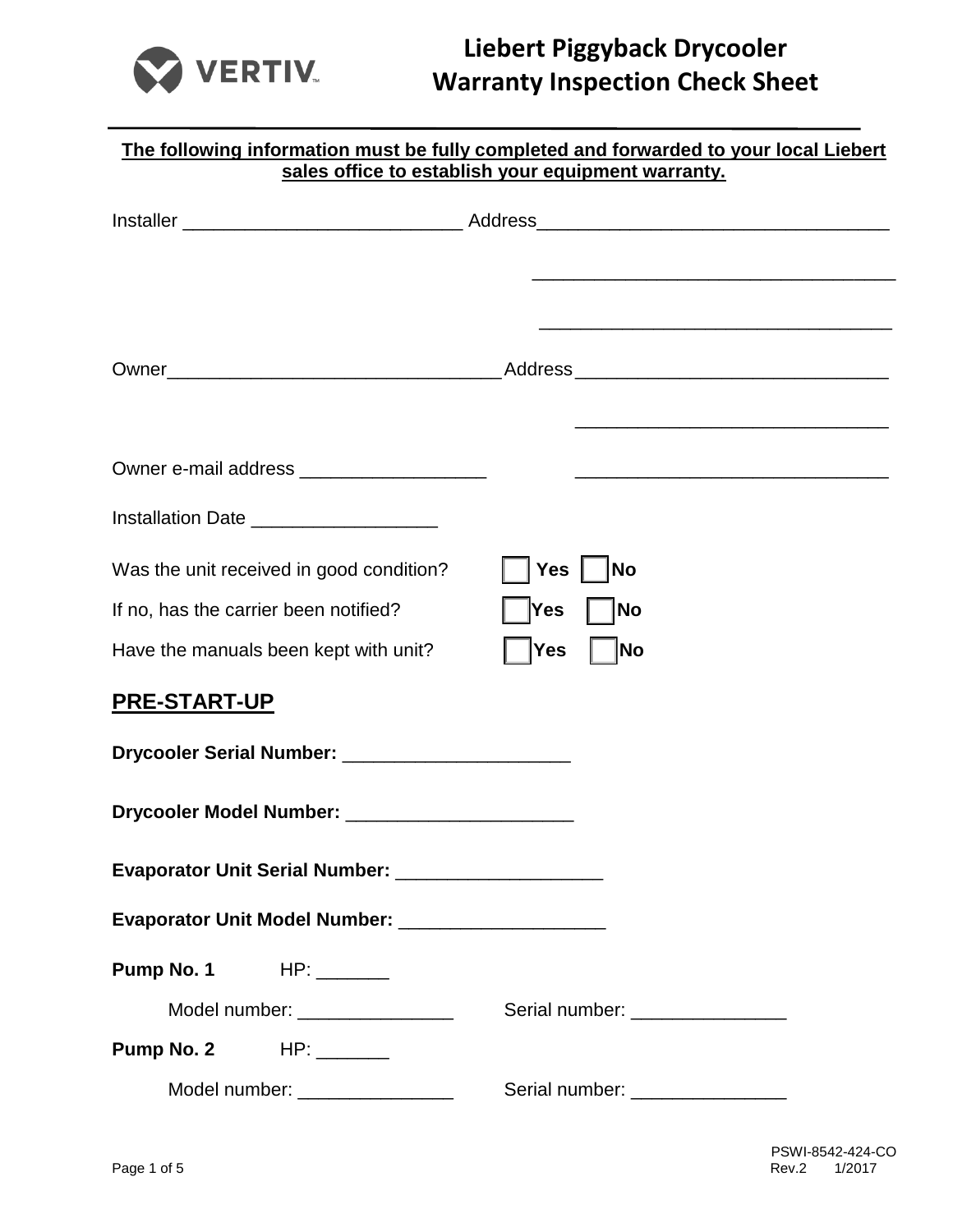## **WARNING**

**Arc flash and electric shock hazard. Open all local and remote electric power disconnect switches, verify with a voltmeter that power is off and wear personal protective equipment per NFPA 70E before working within the electric control enclosure or any hazardous voltage electric connection enclosure. Failure to comply can cause serious injury or death.**

#### **With the electric power to the unit OFF check the following items as noted:**

| <b>Gallons</b><br>Glycol Solution %                                                                         |                              |  |  |  |
|-------------------------------------------------------------------------------------------------------------|------------------------------|--|--|--|
| System filled with proper amount mixture of Glycol solution.                                                |                              |  |  |  |
| Bleed valves in expansion tank                                                                              | Check valves (if applicable) |  |  |  |
| Alternate water source connections                                                                          | Water treatment              |  |  |  |
| <b>Strainers</b><br>Shut off valves                                                                         | <b>Filters</b>               |  |  |  |
| Check the following items, if supplied:                                                                     |                              |  |  |  |
| Yes<br>No (if no, conformation available please inform end user)                                            |                              |  |  |  |
| Verify Proper Water/Glycol Maintenance/Treatment has been performed.                                        |                              |  |  |  |
| Vents are installed at the high point of the system to ensure venting of trapped air.                       |                              |  |  |  |
| All panels are securely fastened to unit?                                                                   |                              |  |  |  |
| Drycooler fans are secure, with blades rotate freely with no obstructions.                                  |                              |  |  |  |
| Remove all debris from unit area.                                                                           |                              |  |  |  |
| Equipment is installed level.                                                                               |                              |  |  |  |
| Heat Rejection Interlock wiring has been correctly installed between Evaporator and<br>Drycooler (70 & 71). |                              |  |  |  |
| ALL electrical connections are tight and properly terminated on Evaporator and Drycooler.                   |                              |  |  |  |
| Field piping properly supported and secure.                                                                 |                              |  |  |  |
| All piping secured and isolated for vibration reduction.                                                    |                              |  |  |  |
|                                                                                                             |                              |  |  |  |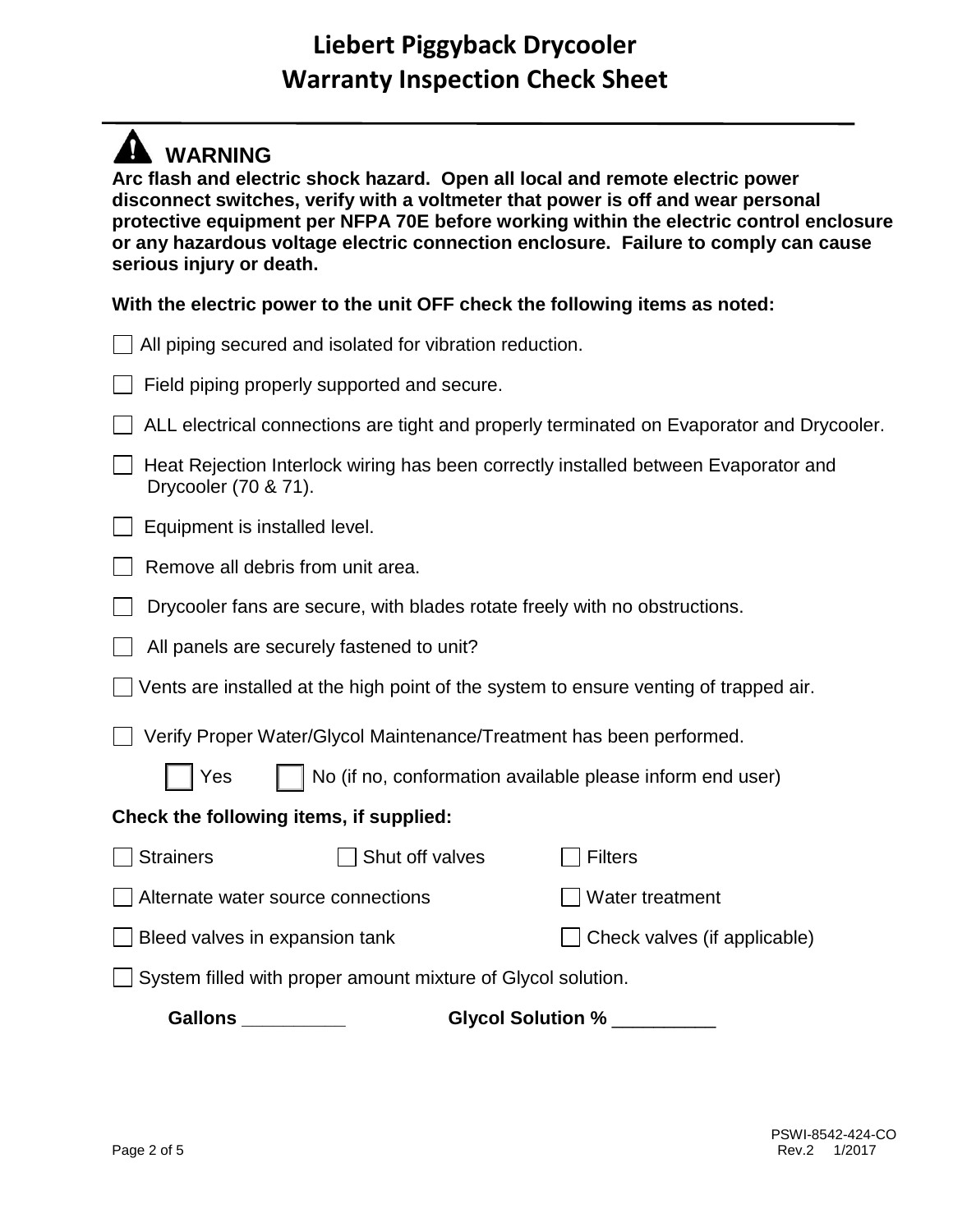#### **Drycooler Inspection**

# **A** WARNING

**Risk of electric shock, contact with high speed moving parts and hot surfaces, Can cause serious injury or death. Use extreme caution when working inside the unit cabinet of an energized unit near bare live hazardous voltage terminals, high speed moving parts such as fan blades and hot surfaces such as motors, hot gas lines**

1. Check voltage at disconnect and record.

**L1-L2 \_\_\_\_\_\_\_\_\_\_\_\_ L2-L3 \_\_\_\_\_\_\_\_\_\_ L1-L3 \_\_\_\_\_\_\_\_\_\_** 

2. Close all local and remote electric power disconnect switches. Verify with a voltmeter that power is on and the supply voltage matches the marked unit voltage rating.

# **A** WARNING

**Arc flash and electric shock hazard. Wear personal protective equipment per NFPA 70E before working within the electric control enclosure or any hazardous voltage electric connection enclosure. Use extreme caution when checking the status of live hazardous voltage circuits. Failure to comply can cause serious injury or death.**

- **Check unit electrical phasing with a phase meter. If phasing is incorrect, change wiring at input source to unit. Do not change any unit or component phasing.**
- 3. Check and record control voltage transformers for proper output. (Secondary voltage should not be under 23 VAC or exceed 27 VAC under load, change tap if necessary).

**T1**\_\_\_\_\_\_\_\_\_\_Volt

1. Enable the fan and record amps.

**L1** \_\_\_\_\_\_\_\_\_\_ **L2** \_\_\_\_\_\_\_\_\_\_ **L3** \_\_\_\_\_\_\_\_\_\_ **Fuse** \_\_\_\_\_\_\_\_\_\_

- 2. Adjust the aquastat on the electrical panel to drive the valve actuator. Drive the valve fully open and closed and verify the linkage is set-up properly. Adjust linkage is necessary.
- 3. With the valve open and the compressors operating, record pressures across the fluid pumps.

| <b>PUMP #1 Discharge Pressure</b> | <b>Suction Pressure</b> |
|-----------------------------------|-------------------------|
|                                   |                         |

**PUMP #2 Discharge Pressure \_\_\_\_\_\_\_\_\_ Suction Pressure** \_\_\_\_\_\_\_\_\_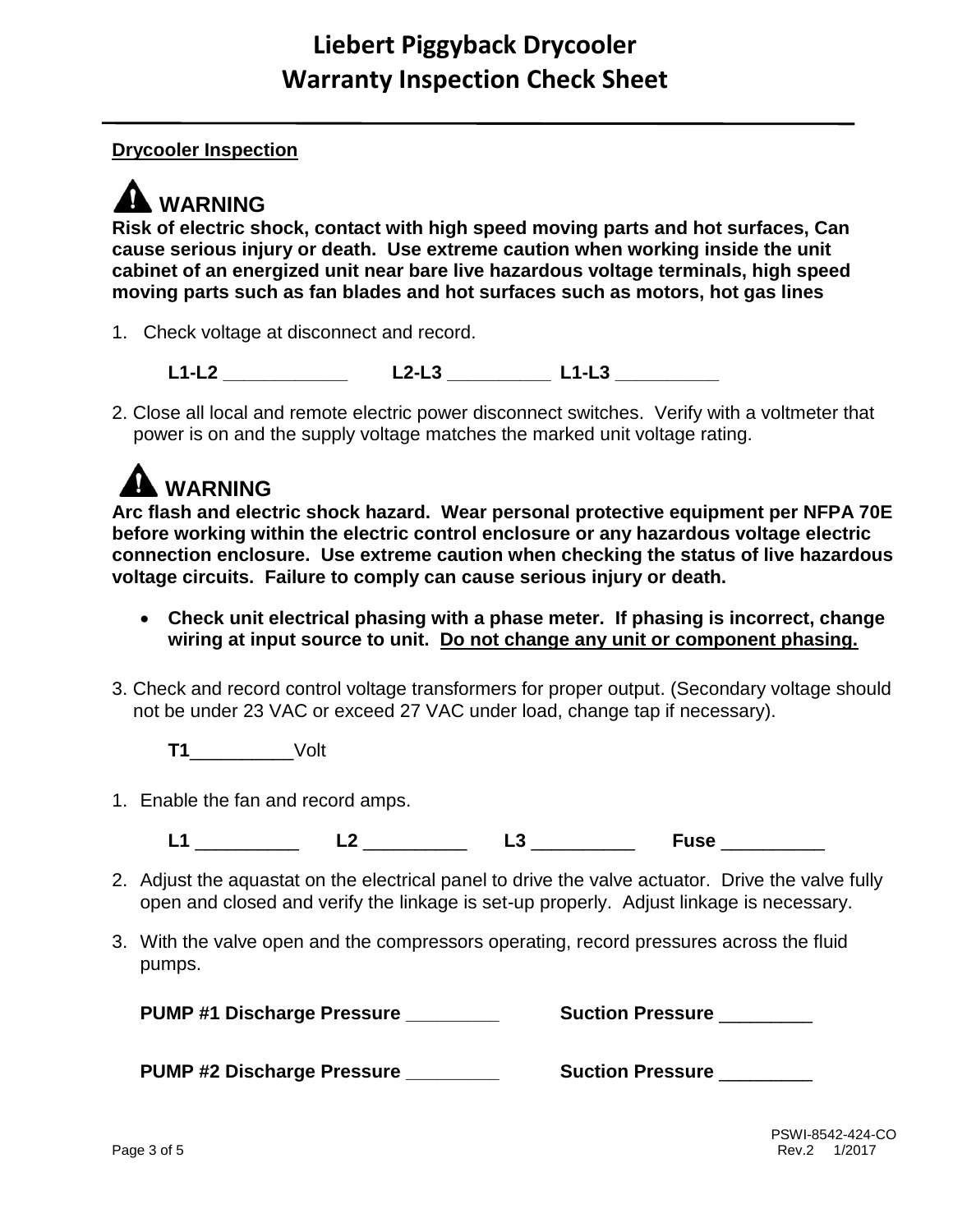| 4. Record pump amps.                                             |                                      |                     |  |                               |
|------------------------------------------------------------------|--------------------------------------|---------------------|--|-------------------------------|
|                                                                  |                                      | PUMP #1 L1 L2 L2 L3 |  | $Fuse$ <sub>__________</sub>  |
|                                                                  |                                      | PUMP #2 L1 L2 L2 L3 |  | $Fuse$ <sub>___________</sub> |
| 5. Check operation of pump switchover function. (If applicable.) |                                      |                     |  |                               |
| 6. Record entering and leaving fluid temperatures below.         |                                      |                     |  |                               |
| Entering fluid temperature _________                             |                                      |                     |  |                               |
|                                                                  | Leaving fluid temperature __________ |                     |  |                               |